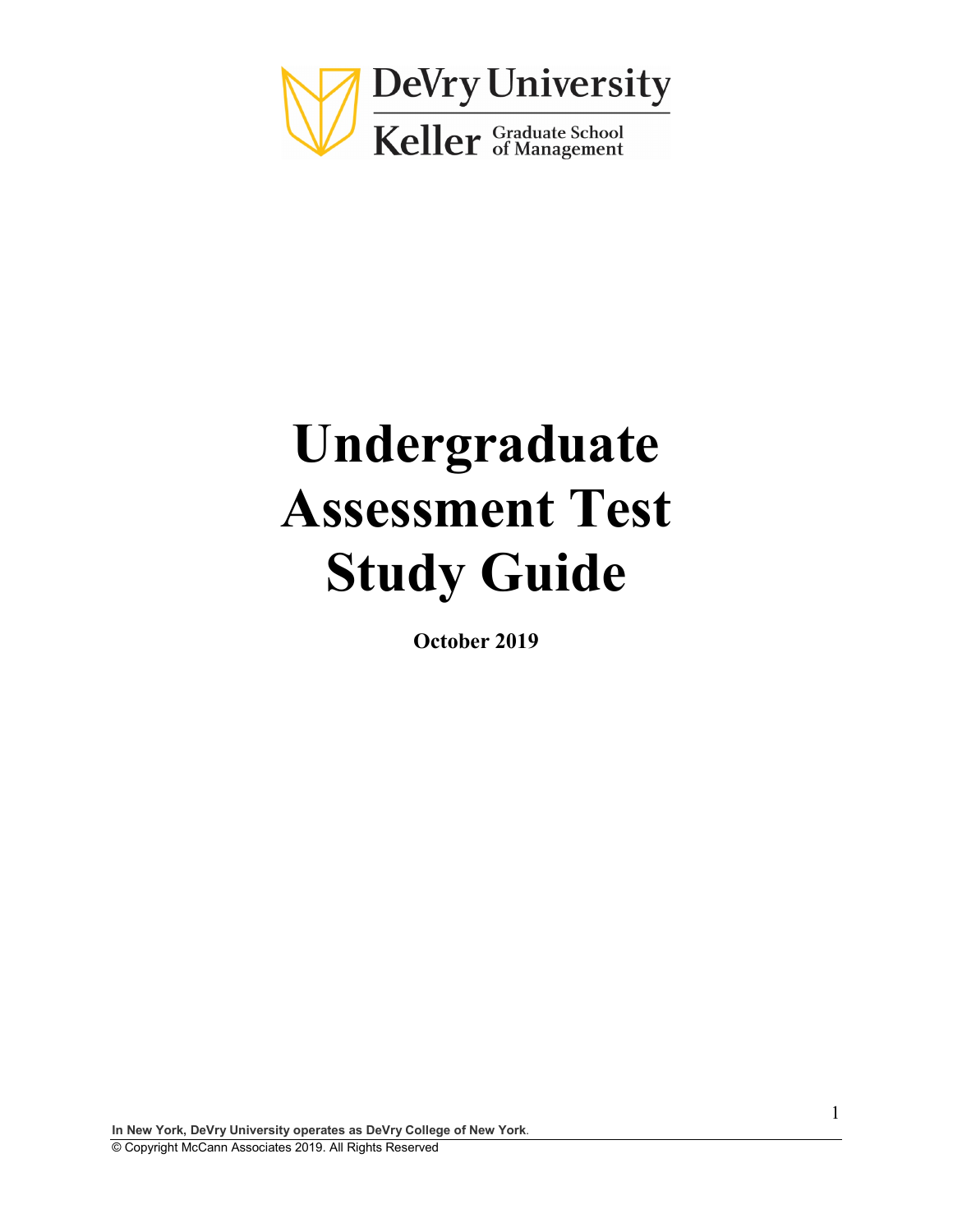

## **Test Taking Tips**

• **Prepare**

Take practice assessments and study areas of weakness. If you need a calculator during practice, use a standard four-function calculator (sample below), which will be available during the assessment.

|           |                | Backspace CE C |   |           |     |  |
|-----------|----------------|----------------|---|-----------|-----|--|
| <b>MC</b> | $\overline{7}$ | 8              | 9 | ÷         |     |  |
| <b>MR</b> | 4              | 5              | 6 | ×         | %   |  |
| <b>MS</b> |                | $\overline{2}$ | 3 |           | 1/x |  |
| $M+$      | $\Omega$       | $+/-$          |   | $\ddot{}$ |     |  |

## • **Read the directions carefully**

When you take the assessments, make sure to take your time and carefully follow the instructions for each question.

#### • **Use reasoning when answering**

- 1. Identify the key phrase in the question.
- 2. Try to find the correct answer before you read all the choices.
- 3. Eliminate the choices that you know are not correct.
- 4. Read all the choices and pick the best answer.
- **Review**

Be sure to review each answer carefully before submitting. You will not be able to go back to any questions.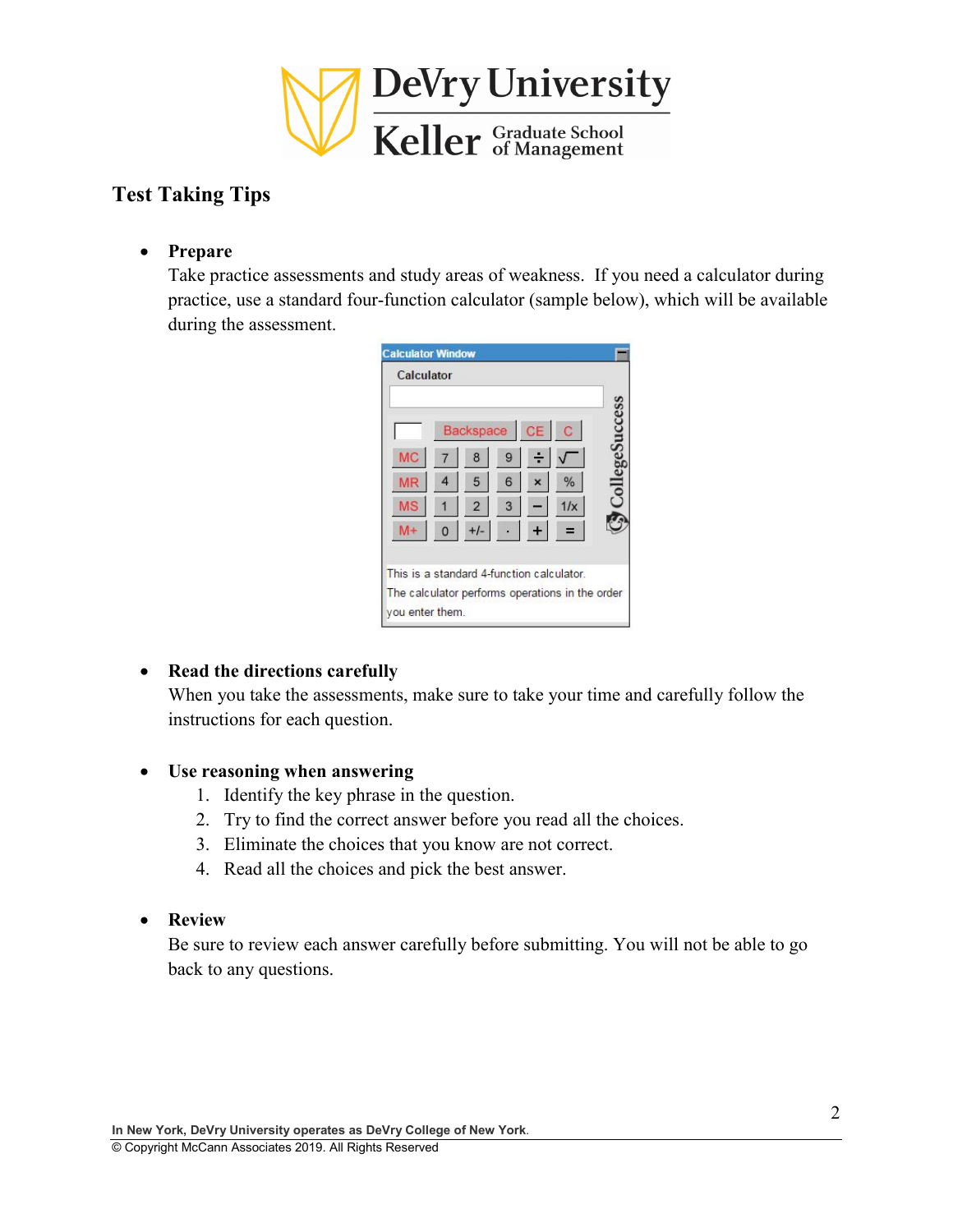

# **DeVry Subject Area Tests**

There are three DeVry multiple choice tests. There is also a written essay portion. The content that is covered in the multiple choice tests are listed below by subject:

#### **Arithmetic (***25 questions***):**

- Integers, Fractions, Decimals, and Percents—solve numerical and word problems, and compare magnitudes
- Ratios—compute, identify equivalent ratios, and understand and explain ratio and rate reasoning
- Irrational numbers—identify irrational numbers
- Exponents—evaluate numerical expressions with integer bases and exponents

## **Algebra (***25 questions***):**

- Expressions, Equations, and Inequalities—identify, simplify, evaluate, construct, and interpret
- Functions— identify domains, manipulate, and solve
- Order of Operations—simplify and rewrite numerical expressions
- Systems of Equations—construct a system of equations from a word problem
- Coordinates—translate between an equation and a line, including slope
- Polynomials—factor, expand, and perform operations with polynomials

## **Reading (***30 questions***):**

- Determine what the text says explicitly and what can be inferred logically
- Support or challenge assertions about the text
- Discern the most important ideas, events, or information, and summarize them
- Delineate the main ideas or themes and the details that elaborate and support them
- Determine when, where, and why events unfold in the text, and explain how they relate to one another
- Analyze the traits, motivations, and thoughts of individuals
- Determine what is meant by words and phrases in context
- Analyze how specific word choices shape the meaning and tone of the text
- Analyze the text's organizational structure
- Analyze how specific details and larger portions of the text contribute to meaning
- Evaluate the reasoning and rhetoric that support an argument or explanation
- Apply knowledge and concepts gained through reading to expand understanding
- Create a logical progression of ideas or events, and convey the relationships among them
- Choose words and phrases to express ideas precisely and concisely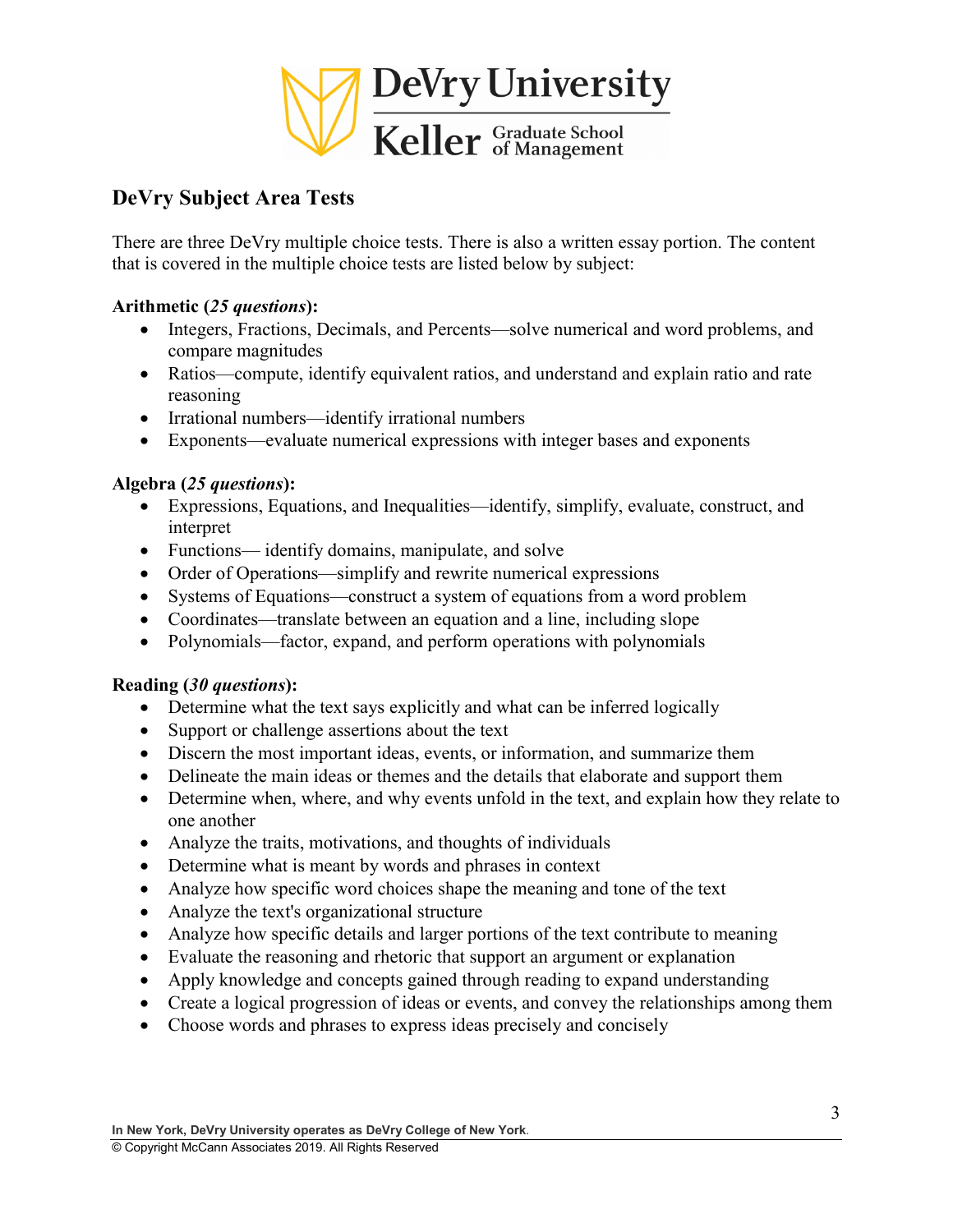

## **What should you expect?**

The following section provides an overview of the type of information you will need to know to perform well on the math subject area tests. It is not intended to be a comprehensive listing of all content covered.

#### **Arithmetic:**

You should review your basic math rules such as order of operations, exponents, irrational numbers, and percents. Here are a few of the rules to review:

#### *Order of Operations*

- 1. work within parentheses
- 2. simplify exponents
- 3. multiply and divide
- 4. add and subtract

#### *Signed Numbers*

- $-9 + (-7) = -16$
- $-15 + 20 = 5$
- $4 (-5) = 9$
- $-6 (-8) = 2$
- $-3 \cdot (-2) = 6$
- $5 \cdot (-2) = -10$
- $-15 \div 3 = -5$
- $-12 \div (-4) = 3$

#### *Fractions and Decimals*

- $\frac{2}{9} + \frac{3}{9} = \frac{5}{9}$ <br>
 $\frac{1}{6} + \frac{3}{4} = \frac{2}{12} + \frac{9}{12} = \frac{11}{12}$ <br>
 $\frac{7}{8} \frac{1}{8} = \frac{6}{8} = \frac{3}{4}$ <br>
 $\frac{5}{7} \frac{2}{5} = \frac{25}{35} \frac{14}{35} = \frac{11}{35}$ <br>
 $\frac{1}{2} \cdot \frac{4}{8} = \frac{1}{1} \cdot \frac{2}{8} = \frac{1}{4}$ <br>
 $\frac{1}{$ •  $\frac{1}{2} \div \frac{1}{6} = \frac{1}{2} \cdot \frac{6}{1} = \frac{1}{2} \cdot \frac{3}{1} = 3$ •  $2\frac{1}{2} \div 2\frac{1}{3} = \frac{5}{2} \div \frac{7}{3} = \frac{5}{2} \cdot \frac{3}{7} = \frac{15}{14}$ <br>•  $\frac{1}{7} = 1 \div 4.00 = 0.25$  $\frac{1}{4}$  = 1 ÷ 4.00 = 0.25
- $0.65 = \frac{65}{100} = \frac{13}{20}$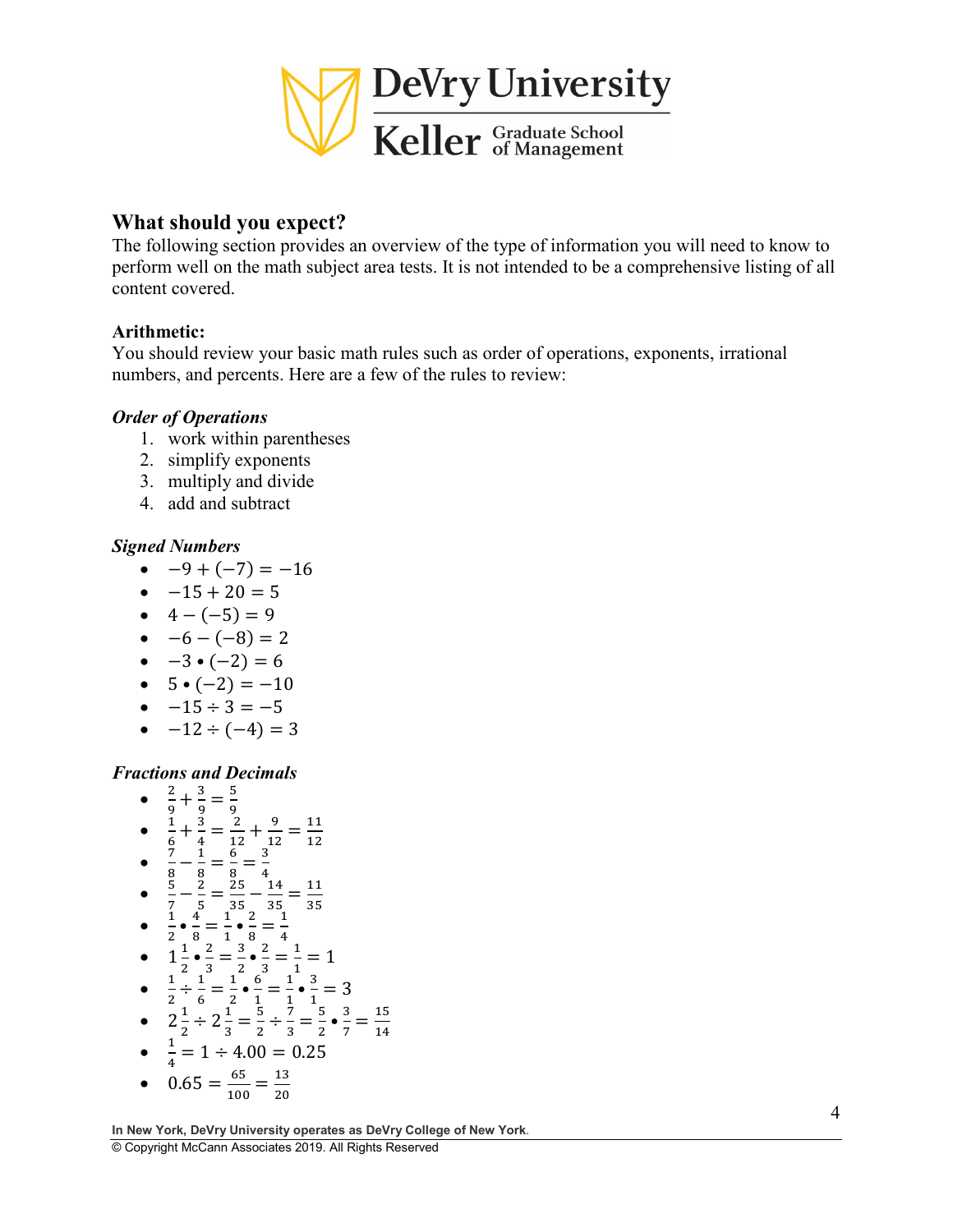

## *Exponents*

The mathematical notation that indicates that a variable is multiplied by itself the number of times specified by the exponent.

- $x^3 = x \cdot x \cdot x$
- $x^5 = x \cdot x \cdot x \cdot x \cdot x$

$$
\bullet \quad x^5 \cdot x^3 = x^8
$$

•  $(x^5)^3 = x^{15}$ 

#### *Rational Numbers*

A rational number is a number that can be expressed as a simple fraction (or ratio)  $\frac{p}{q}$  $\frac{p}{q}$  of two integers, p and q, with  $q \neq 0$ .

• 0.75, –6,  $\sqrt{25}$ , 0.  $\overline{08}$ , and 0.33333 ... are rational because they can be written as simple fractions:  $\frac{3}{4}$ ,  $-\frac{6}{1}$ ,  $\frac{5}{1}$ ,  $\frac{8}{99}$ , and  $\frac{1}{3}$ , respectively.

#### *Irrational Numbers*

An irrational number cannot be expressed as a simple fraction (or ratio) of two integers.

•  $\sqrt{2}$ ,  $\pi$ , and 0.101001000100001 ... are irrational because they cannot be written as simple fractions. The decimal representations continue infinitely without repetition of a fixed sequence of numbers.

## *Percents*

The word *percent* means "hundredths" or a number that is divided by 100. Converting a number into a percent involves multiplying the number by 100. A percent can be determined by performing the division of the part by the total and multiplying it by 100:

$$
\% = \frac{part}{total} \cdot 100
$$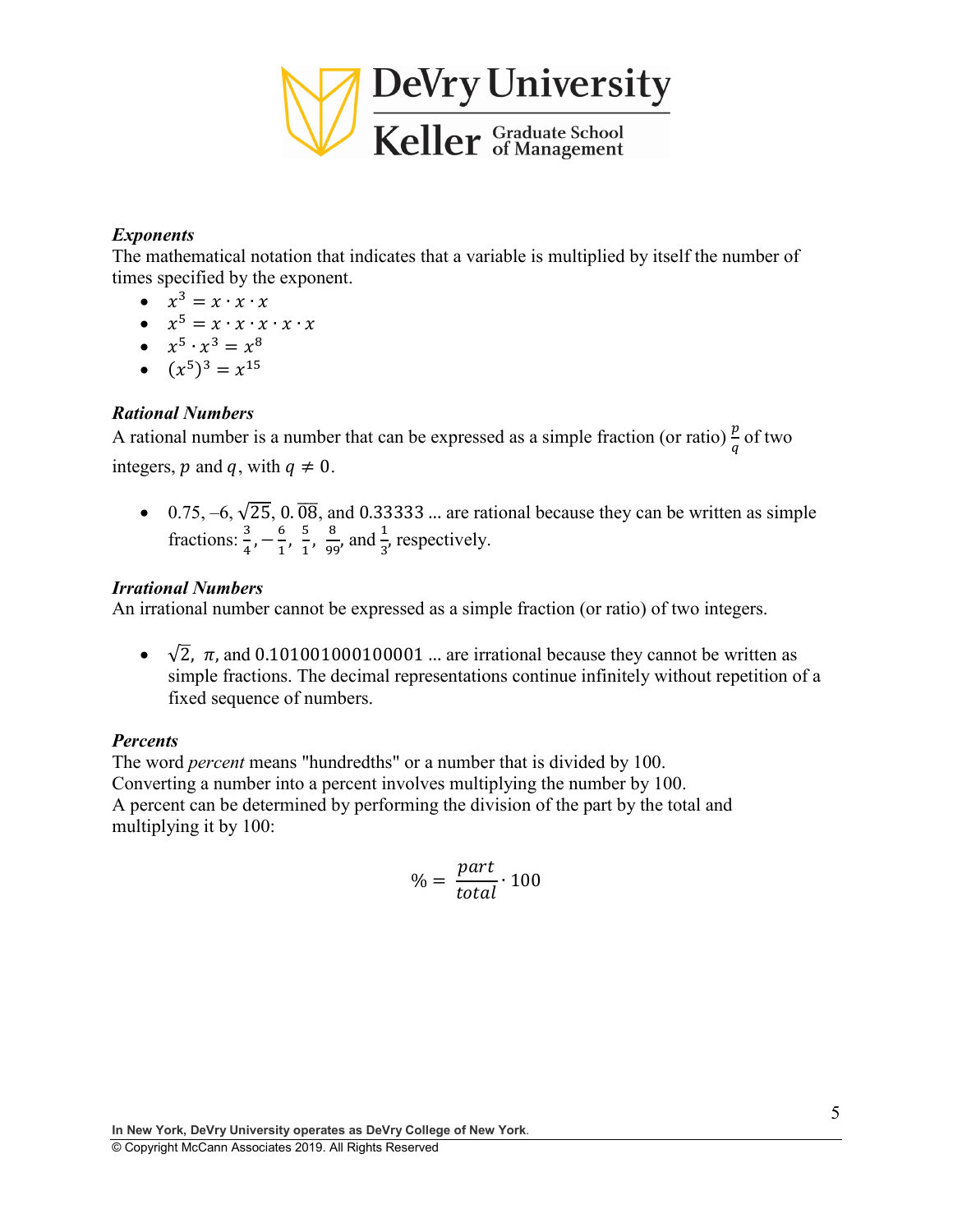

#### **Algebra:**

You should know how to construct, simplify, and evaluate expressions, equations, and inequalities; solve systems of equations; identify features of the graph of an equation; and perform operations with polynomials. Here are a few of the rules to review:

#### *Constructing, Simplifying, and Evaluating Expressions, Equations, and Inequalities*

• When constructing an expression, equation, or inequality from a word problem, break the problem down piece-by-piece until you have addressed each part.

#### *Solving Systems of Equations*

• Two common methods of solving a system of equations in two variables are the Substitution Method (substituting one equation into the other) and the Elimination Method (adding or subtracting the equations to eliminate one variable).

## *Identifying Features of the Graph of an Equation*

- The slope of the line  $y = mx + b$  is m. A line that is parallel to this line will also have a slope of m. A line that is perpendicular to this line will have a slope of  $-\frac{1}{m}$ .
- If given two points along a line,  $(x_1, y_1)$  and  $(x_2, y_2)$ , the slope of the line is given by  $m = \frac{y_1 - y_2}{x_1 - x_2}$ .
- To find the vertex of a parabola, rewrite the equation  $y = ax^2 + bx + c$  in vertex form by completing the square:  $y = a(x - h)^2 + k$ . The vertex is at the point  $(h, k)$ .

#### *Operations with Polynomials*

- When adding or subtracting polynomials, only like terms can be combined.
- When multiplying polynomials, multiply each term in one polynomial by each term in the other polynomial. Simplify if necessary.
- When dividing polynomials, sometimes the polynomials can be factored, and then the common factors between the numerator and denominator will cancel out. Using long division will always work if the polynomials do not factor evenly.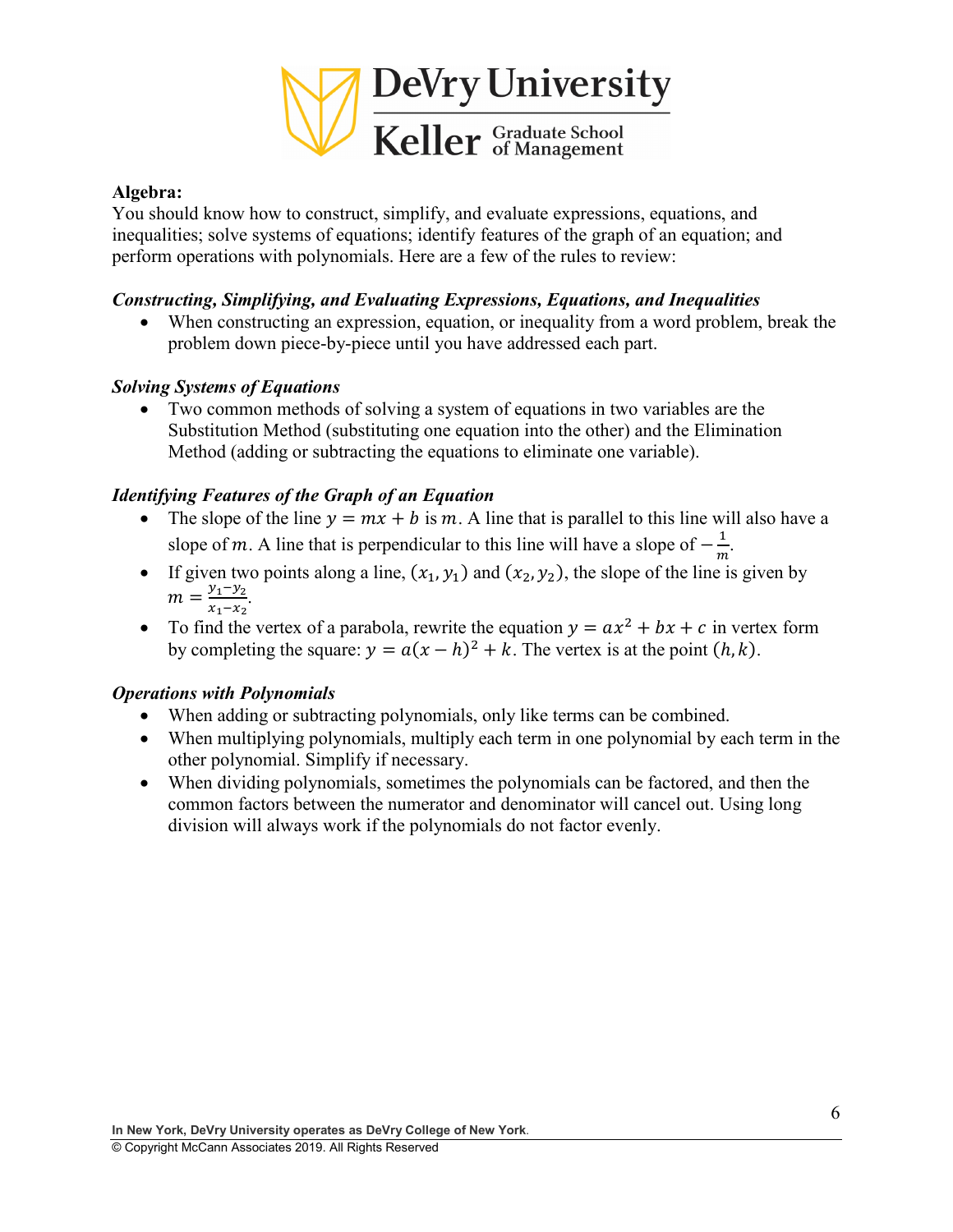

#### **Arithmetic Sample Questions:**

A.  $\frac{1}{3}$ 

B.  $\frac{2}{4}$ 

C.  $\frac{2}{3}$ 

D.  $\frac{5}{6}$ 

1. Choose the fraction that goes in the blank.



2. What is the ratio of circles to squares?



- A. 1 to 3
- B. 1 to 9
- C. 3 to 1
- D. 9 to 1
- 3. A sweater costs \$29.99 plus a 6% sales tax. How much will the sweater cost with the tax (rounded to the nearest penny)?
	- A. \$30.05
	- B. \$30.59
	- C. \$31.79
	- D. \$35.99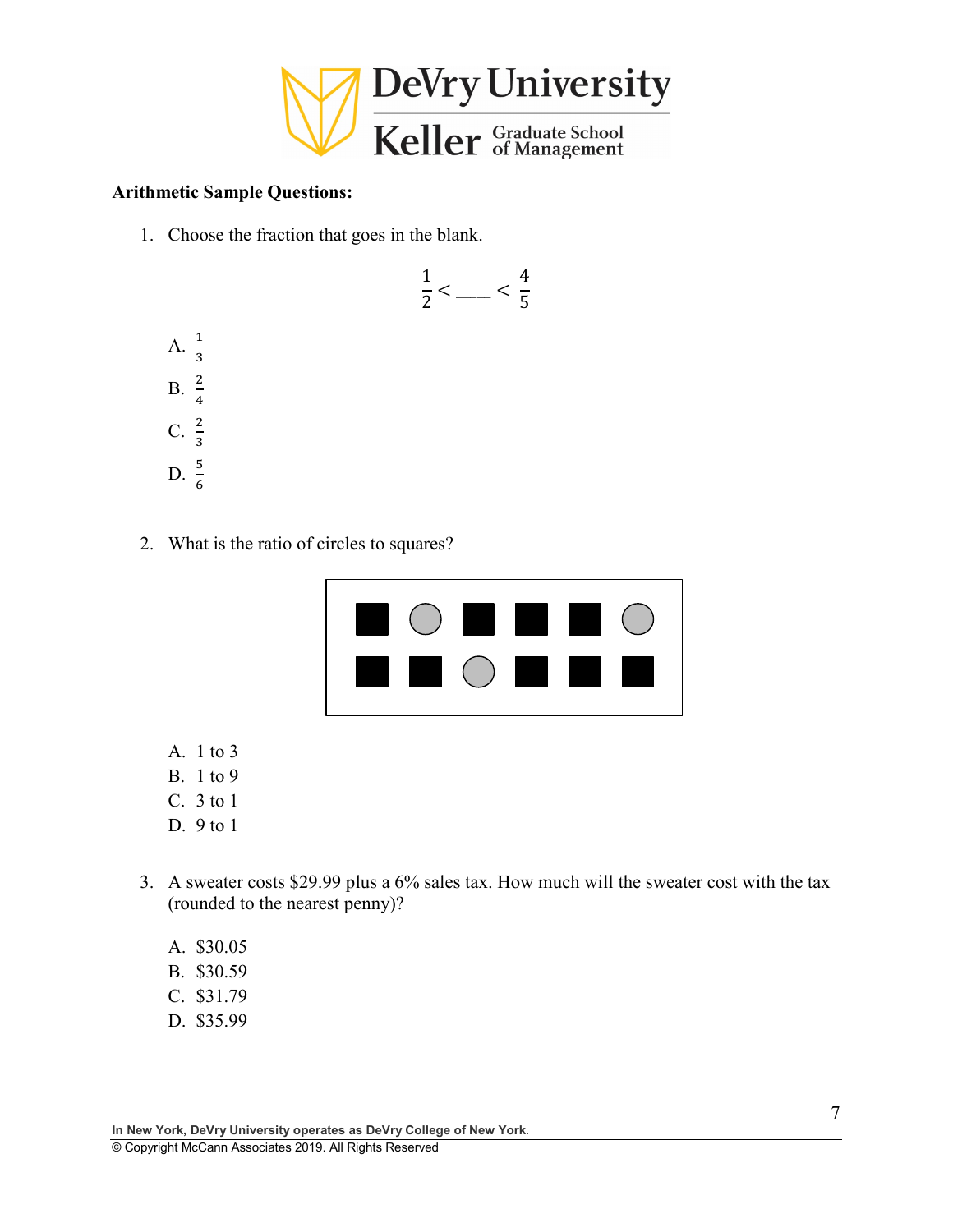

4. Solve.

$$
8 - 6 \cdot 4 + 10 \div 2 =
$$

- A. –21
- B. –11
- C. –3 D. 9
- 5. Which of the following fractions are equivalent?
	- A.  $\frac{3}{4}$  and  $\frac{6}{7}$ B.  $\frac{2}{3}$  and  $\frac{12}{13}$ C.  $\frac{1}{9}$  and  $\frac{4}{12}$ D.  $\frac{1}{6}$  and  $\frac{3}{18}$
- 6. What percentage of the figure is shaded?

- A. 35%
- B. 45%
- C. 55%
- D. 65%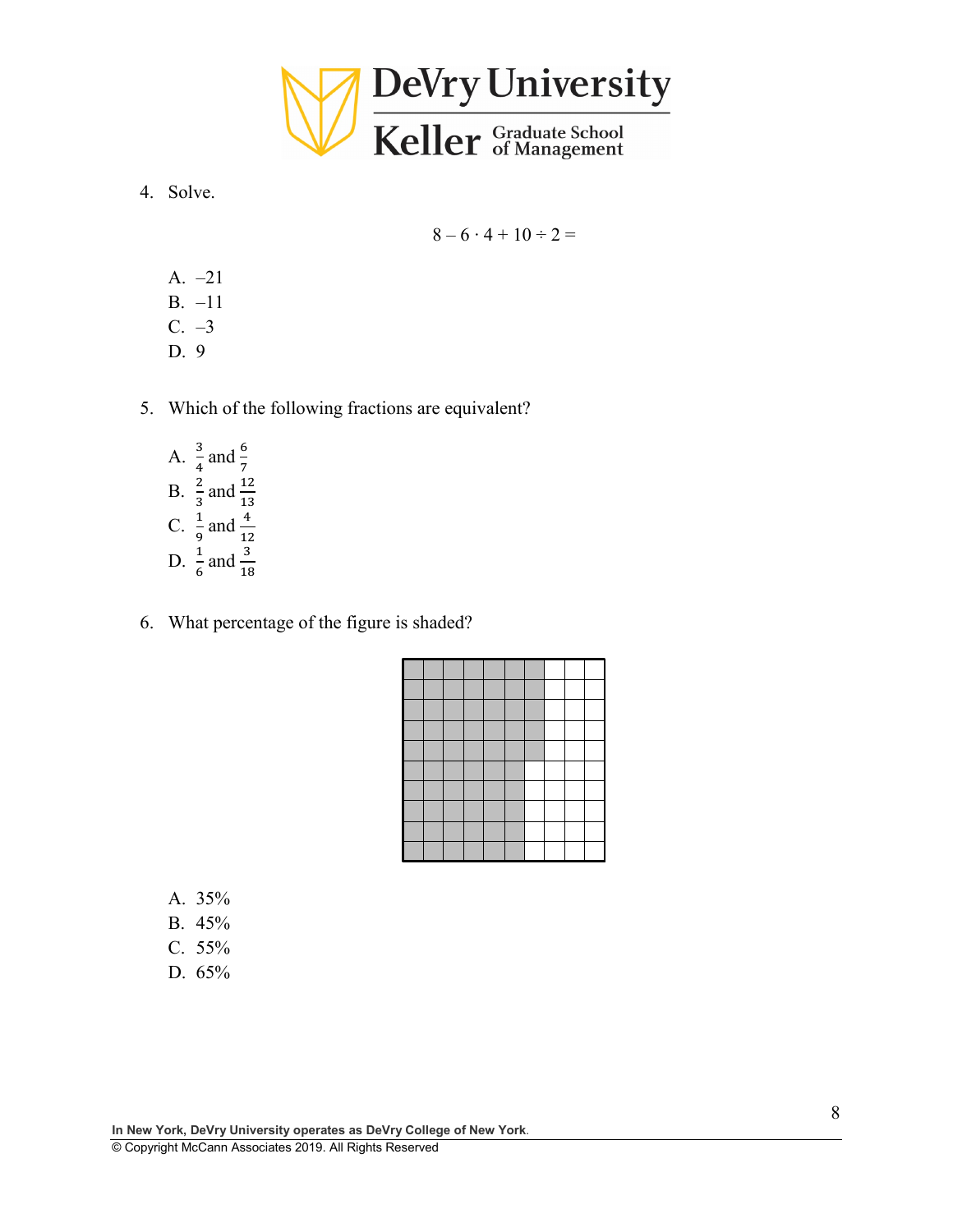

- 7. Which of the following is an irrational number?
	- A.  $\frac{5}{4}$ B.  $3\frac{1}{7}$ C.  $\sqrt{12}$ D. 0.59
- 8. Which of the following fractions has the greatest value?
	- A.  $\frac{6}{10}$ B.  $\frac{2}{3}$  $C. \ \frac{5}{8}$ D.  $\frac{7}{12}$
- 9. Solve.

$$
\frac{4}{5} \div \frac{1}{2} =
$$

A.  $\frac{8}{10}$ B.  $\frac{4}{10}$  $C. \ \frac{8}{5}$ D.  $\frac{6}{5}$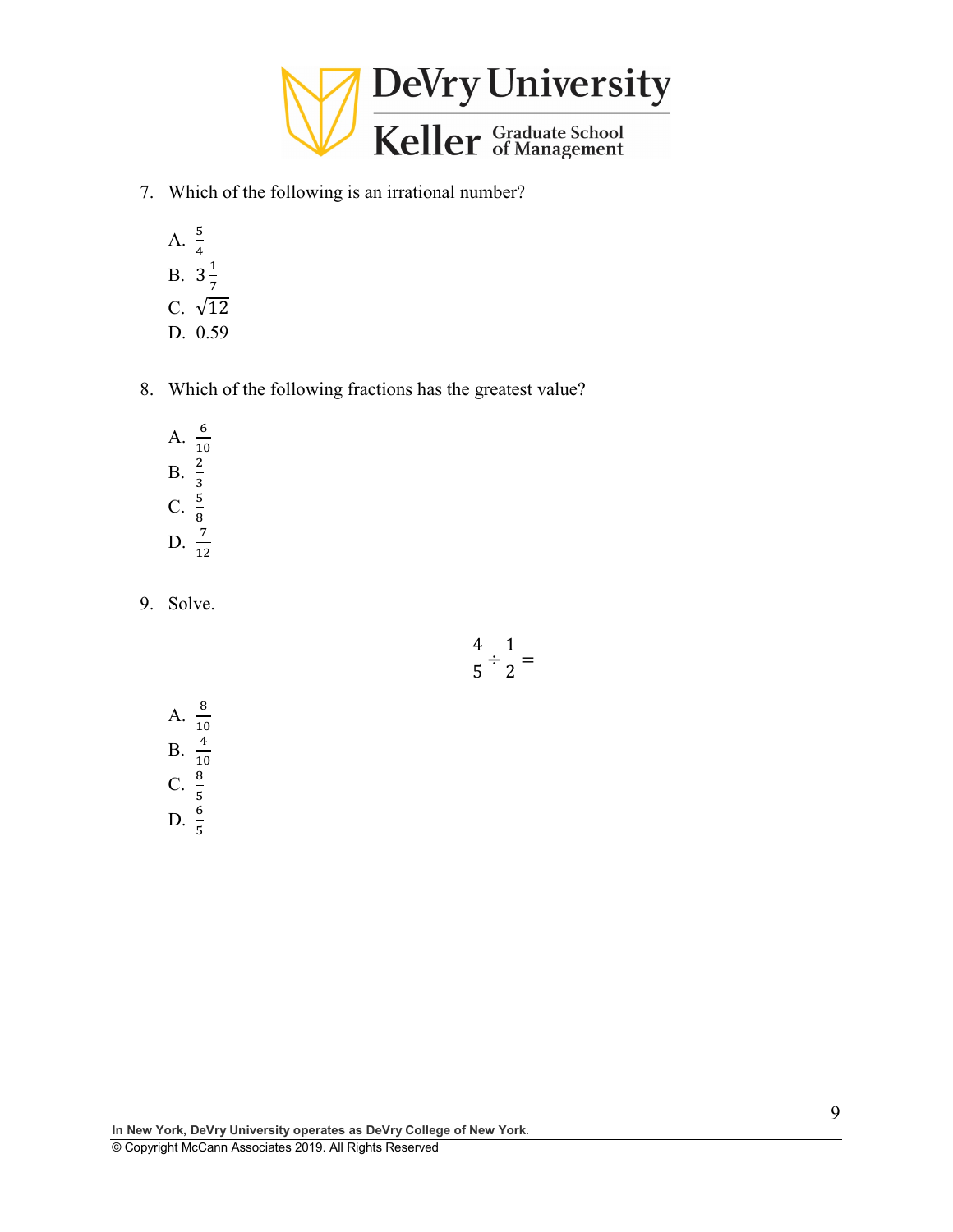

10. Solve.

$$
\frac{7}{8} - \frac{2}{3} =
$$

A.  $\frac{5}{24}$ B.  $\frac{14}{11}$ C.  $\frac{5}{11}$ 

D.  $\frac{37}{24}$ 

11. Solve.

 $-9 \cdot (-8) =$ 

A. −72 B. −17 C. 17 D. 72

12. Solve.

 $15 - (-11) =$ 

A. −26 B.  $-4$ C. 4 D. 26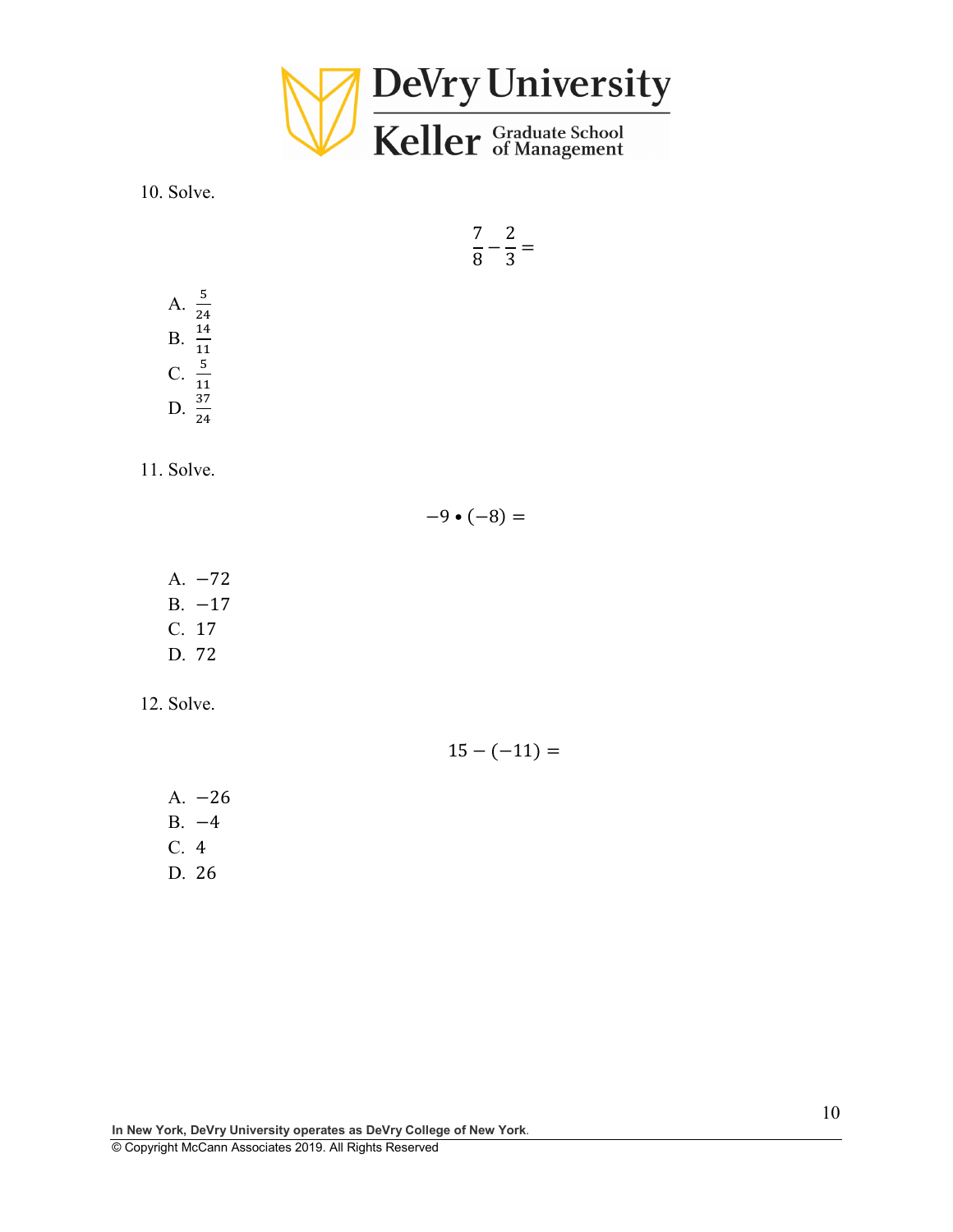

#### **Algebra Sample Questions:**

- 1. Which of the following lines is perpendicular to  $3y = 5x 1$ ?
	- A.  $y = 5x + 6$ B.  $y = \frac{5}{3}x - 7$ C.  $y = -3x - 8$ D.  $y = -\frac{3}{5}x + 9$
- 2. Which of the following is the equation of the line that passes through the points (−3, 4) and (6, 7)?
	- A.  $y = \frac{1}{3}x + 5$ B.  $y = 3x - 11$ C.  $y = -\frac{1}{3}x + 9$ D.  $y = -3x + 25$
- 3. Simplify.

 $(3x<sup>2</sup> + 9x - 1) + (-5x<sup>2</sup> + 6x - 10)$ 

- A.  $8x^2 3x + 9$ B.  $-2x^2 - 3x + 9$ C.  $8x^2 + 15x - 11$ D.  $-2x^2 + 15x - 11$
- 4. Solve the following system of equations for  $x$ .

$$
2x + 3y = -14
$$
  

$$
y = 6x + 22
$$

A.  $x = -2$ B.  $x = 2$ C.  $x = -4$ D.  $x=4$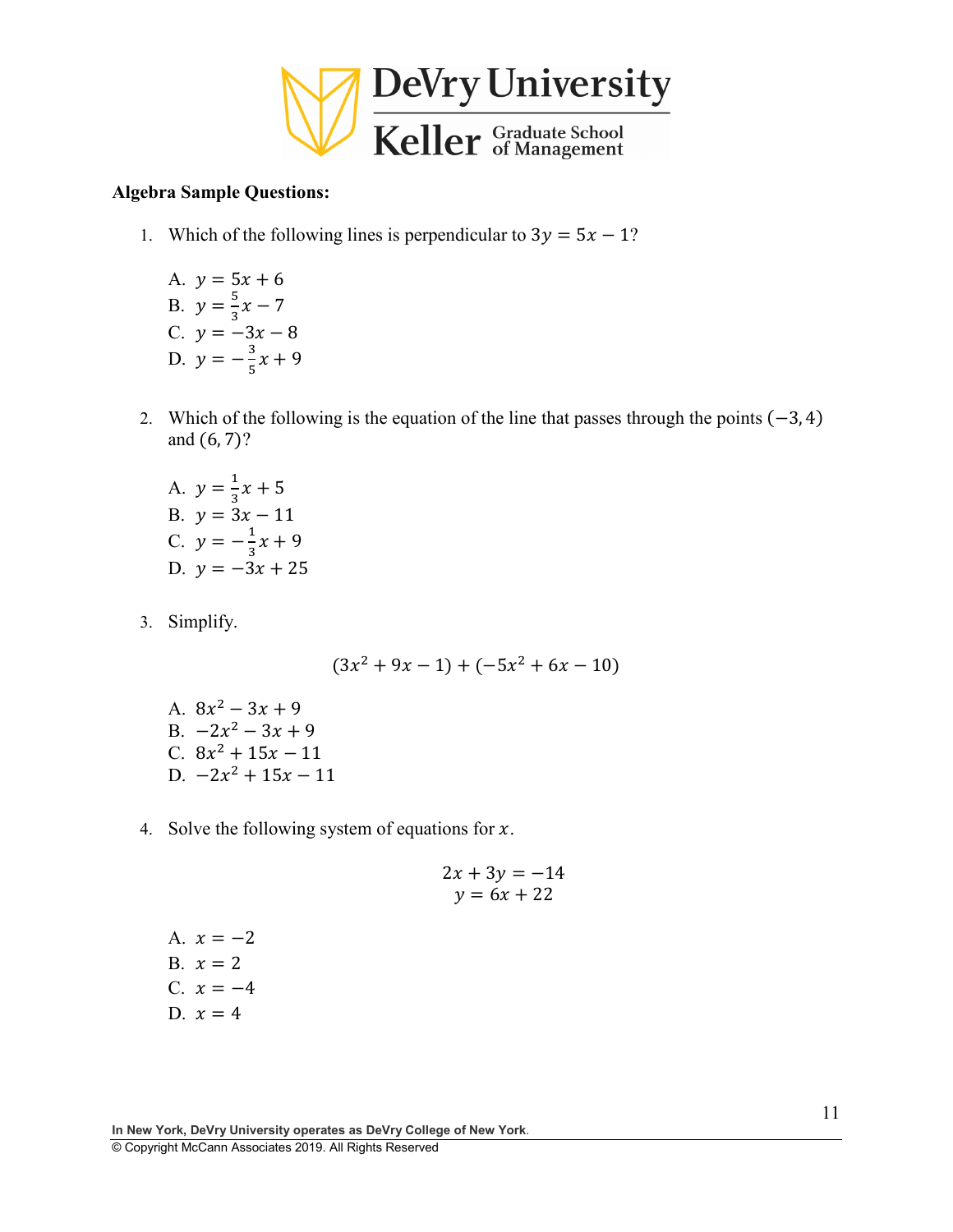

5. The work rates for a local plumber are shown in the table.

| <b>Plumber Rates</b> |              |  |  |
|----------------------|--------------|--|--|
| Hours                | Charge       |  |  |
|                      | (in dollars) |  |  |
|                      | 66           |  |  |
| 2                    | 82           |  |  |
| 3                    | 98           |  |  |
|                      | 114          |  |  |

Which function can be used to determine the charge for  $h$  hours of work?

- A.  $f(h) = 66h$ B.  $f(h) = 50h + 16$ C.  $f(h) = 16h + 50$ D.  $f(h) = \frac{1}{6}h + 50$
- 6. Evaluate the expression  $4x + 6 y^2$  when  $x = -3$  and  $y = 4$ .
	- A. –34 B. –22
	- C. 10
	- D. 0
- 7. Which two equations are equivalent?
	- A.  $y = (x + 3)^2$  and  $y = x^2 + 6$ B.  $y = (x - 5)^2$  and  $y = x^2 - 25$ C.  $y = (x - 3)^2$  and  $y = x^2 - 6x + 9$ D.  $y = (x + 5)^2$  and  $y = x^2 + 25x + 10$
- 8. What are the coordinates of the vertex of the parabola with the equation  $y = x^2 - 4x + 1?$ 
	- A.  $(2, -3)$ B.  $(-3, 2)$ C.  $(-4, 1)$ D.  $(1, -4)$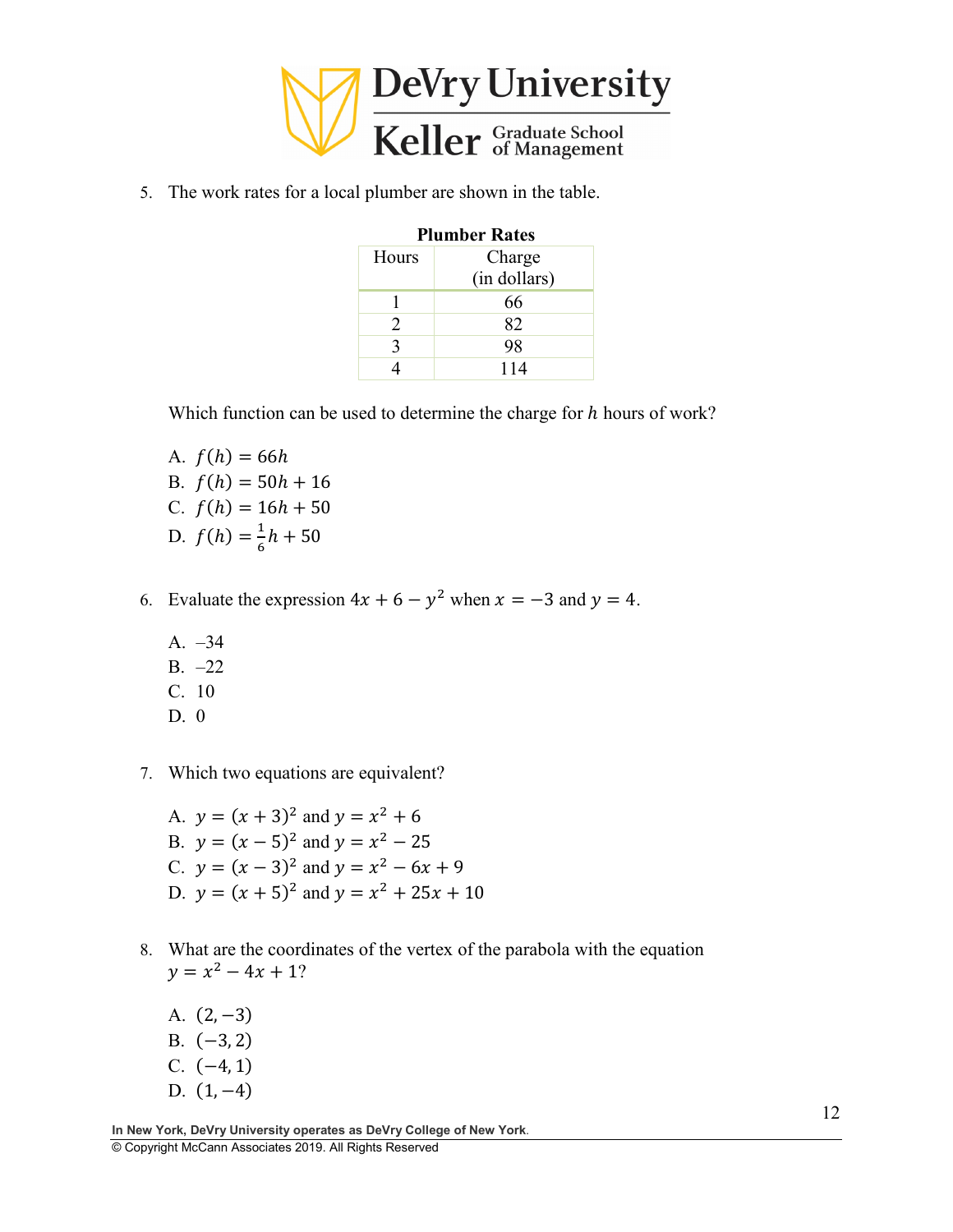

#### **Reading Sample Questions:**

Read the selection and answer the question.

The Old Juniper Tree by Robert Fulghum

There is a tree. At the downhill edge of a long, narrow field in the western foothills of the La Sal Mountains—southeastern Utah. A particular tree. A juniper. Large for its species—maybe twenty feet tall and two feet in diameter. For perhaps three hundred years this tree has stood its ground. Flourishing in good seasons, and holding on in bad times. "Beautiful" is not a word that comes to mind when one first sees it. No naturalist would photograph it as exemplary of its kind. Twisted by wind, split and charred by lightning, scarred by brushfires, chewed on by insects, and pecked by birds. Human beings have stripped long strings of bark from its trunk, stapled barbed wire to it in using it as a corner post for a fence line, and nailed signs on it on three sides: NO HUNTING, NO TRESPASSING; PLEASE CLOSE THE GATE. In commandeering this tree as a corner stake for claims of rights and property, miners and ranchers have hacked signs and symbols in its bark, and left Day-Glo™ orange survey tape tied to its branches. Now it serves as one side of a gate between an alfalfa field and open range. No matter what, in drought, flood, heat, and cold it has continued. There is rot and death in it near the ground. But at the greening tips of its upper branches and in its berrylike seed cones, there is yet the outreach of life.

I respect this old juniper tree. For its age, yes. And for its steadfastness in taking whatever is thrown at it. That it has been useful in a practical way beyond itself counts for much, as well. Most of all, I admire its capacity for self-healing beyond all accidents and assaults. There is a will in it—toward continuing to be, come what may.

Souce: UH-OH by Robert Fulghum, copyright © 1991 by Robert Fulghum. Used by permission of Villard Books, a division of Random House, Inc.

- 1. The best definition for the word steadfastness is
	- A. skill.
	- B. constancy.
	- C. eagerness.
	- D. consciousness.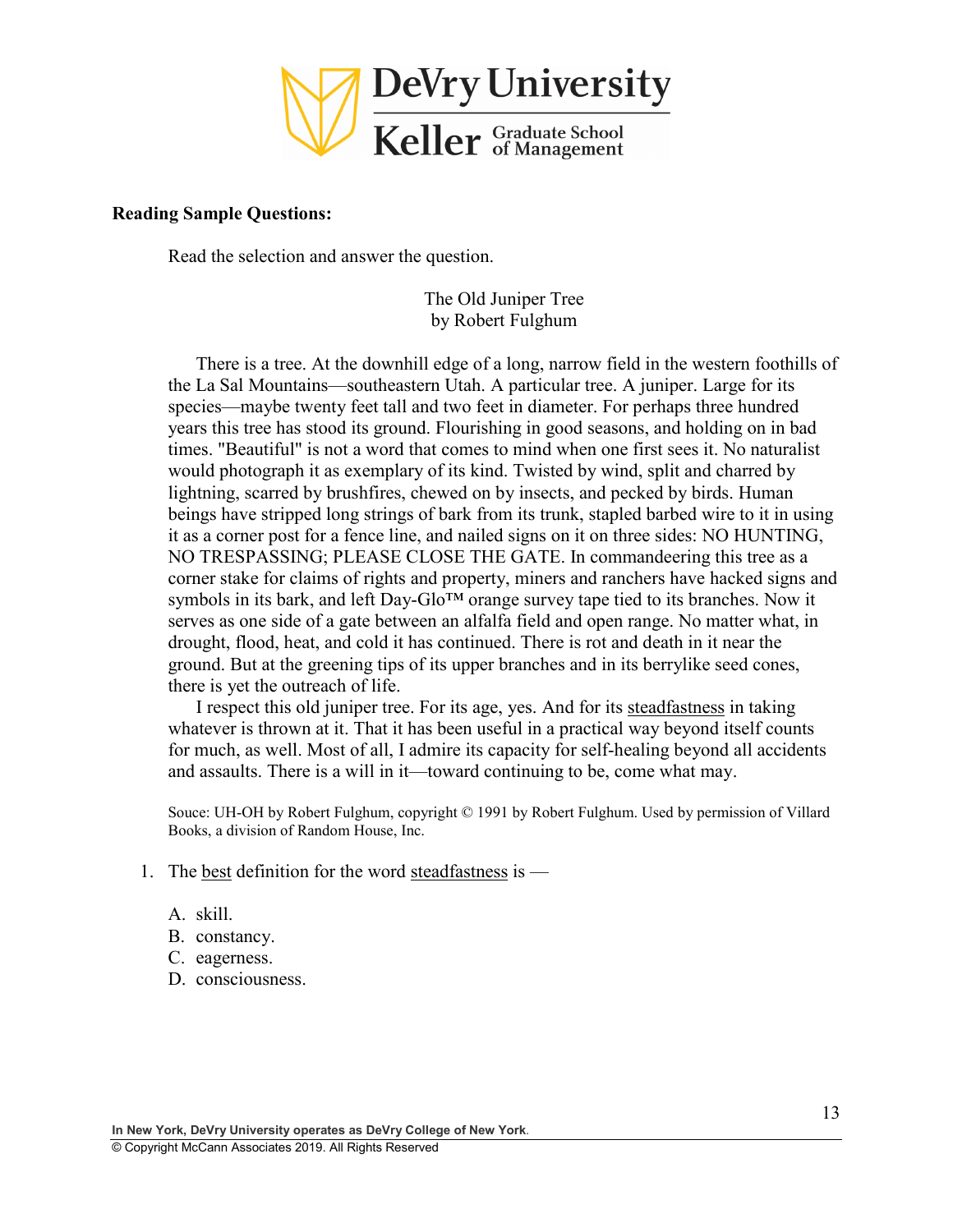

Read the selection and answer the question.

Painting a Window

(1) Decorating a window with a painted scene from nature might be of interest to you. (2) If you like to see nature outside your window, but you don't have a scene of real nature, you may want to try this idea. (3) Before you begin, be sure to ask your parents if it is okay.

(4) The first step you should take is to purchase a paintbrush and powder paints in the colors that you enjoy. (5) When you have your supplies, mix the paints, place newspaper on your windowsill, and make sure your window is clean. (6) On the inside of your window, it is important to do your decorating because rain may wash away outdoor painting.

(7) Use your imagination and begin painting a scene from nature on your window. (8) A sun, grass, trees, and flowers are good things to paint. (9) If you have a big window you may want to paint other things. (10) Painting people, balloons, and playground equipment on a window might be a fun idea. (11) When you are finished, stand back and look at your decorated window. (12) If you like the results, share the idea of window painting with someone else.

Source: Original Work

- 2. The student explains that a big window may require some extra painting. The student supports this idea by —
	- A. suggesting painting techniques.
	- B. describing types of supplies to buy.
	- C. offering suggestions of pictures to paint.
	- D. explaining the steps of window painting.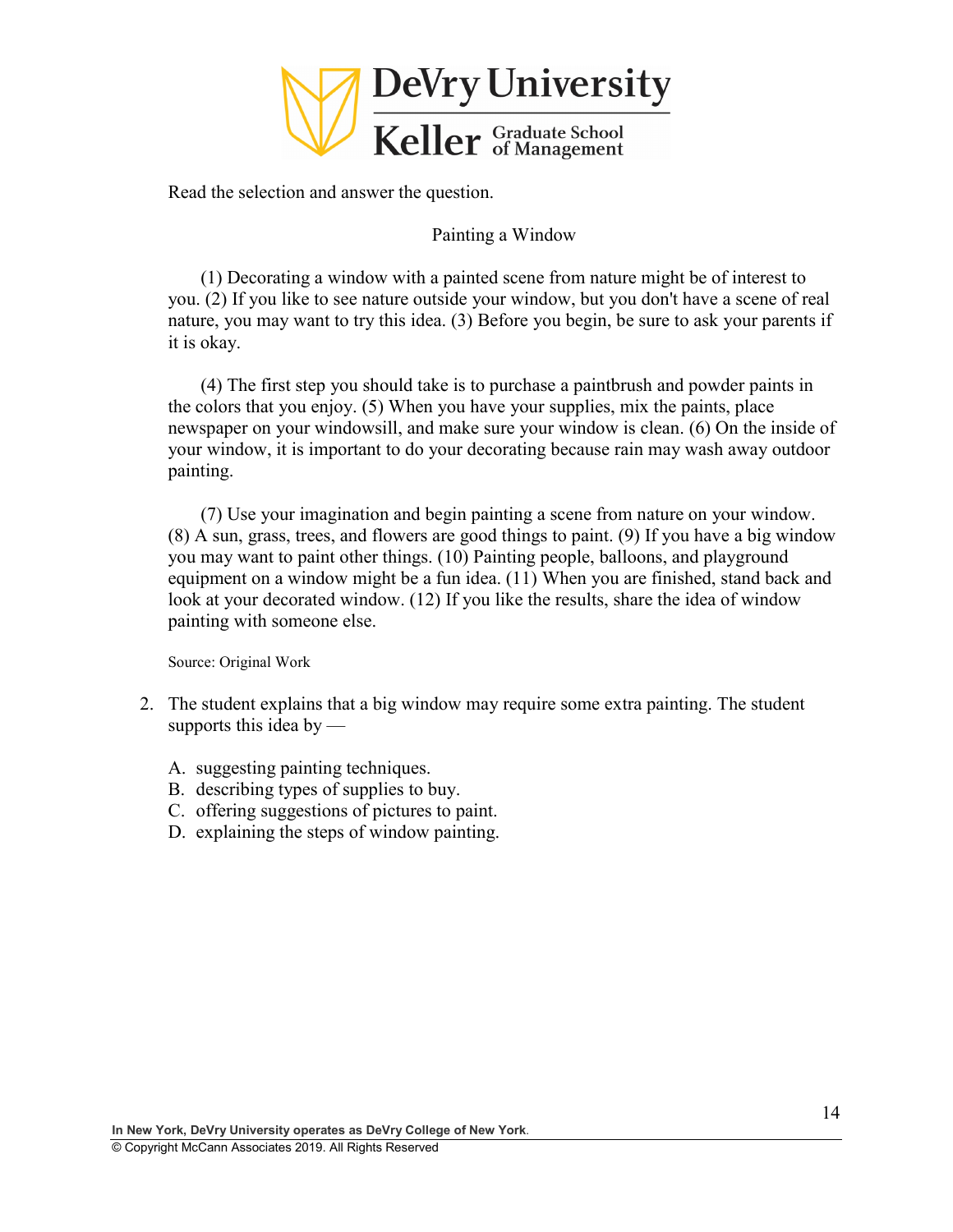

Read the selection and answer the question.

#### The Magic of Harry

Harry Houdini was a man who astonished and enthralled many people during his life. Whether he was escaping from a padlocked box or making things disappear and reappear, he definitely was entertaining. People thought that he must truly have some supernatural powers, but in fact, what Harry really had was drive.

Harry was born in Budapest, Hungary, in 1874. His real name was Ehrich Weiss and he was the third of five children. His family moved to Wisconsin not long after he was born and by the time he was nine, he was tying ropes all over his backyard and learning amazing trapeze tricks to show his friends and neighbors. He visited the local locksmith, and when he had reached his teens he could pick almost any lock that was made. He also learned how to do card tricks. He and his brother, Theo, would often entertain at local parties and clubs for extra money.

When Ehrich was 16, he came across a book that would literally change his life: the biography of France's greatest magician, Jean Eugene Robert-Houdin. It showed Ehrich that his hobby of magic and tricks could also be a career. Immediately, he changed his name to Harry Houdini. He and Theo headed out to make a living as magicians.

In 1893, they were at the Chicago World's Fair, and after that they traveled around giving magic shows for anyone willing to listen and pay. Theo grew restless, however, as the jobs became scarce, so he left. His timing was perfect since Harry had just fallen in love with a lovely woman named Bess who was just the right size for slipping in and out of the trunk they used in their magic tricks. They married immediately and then off they went, traveling with circuses and other road shows. Harry learned more and more tricks and spent much of his time reading and studying all kinds of locks, especially handcuffs. However, no matter what tricks they did or how hard they tried, Bess and Harry were not doing well. They tried to sell their shows for seven years and finally, in desperation, they went to Europe.

It was the right move. Harry's persistence and constant practice were about to pay off. To get people's attention, he walked into police stations and offered to be handcuffed by all the policemen. They were shocked when he was loose only seconds later. Soon, everyone in Europe was talking about Houdini's astounding feats. He was in high demand and found himself doing more and more dangerous acts. He escaped from a straitjacket hanging upside down over the street; he escaped from locked boxes of all kinds; and, of course, he got out of any kind of handcuffs put on him.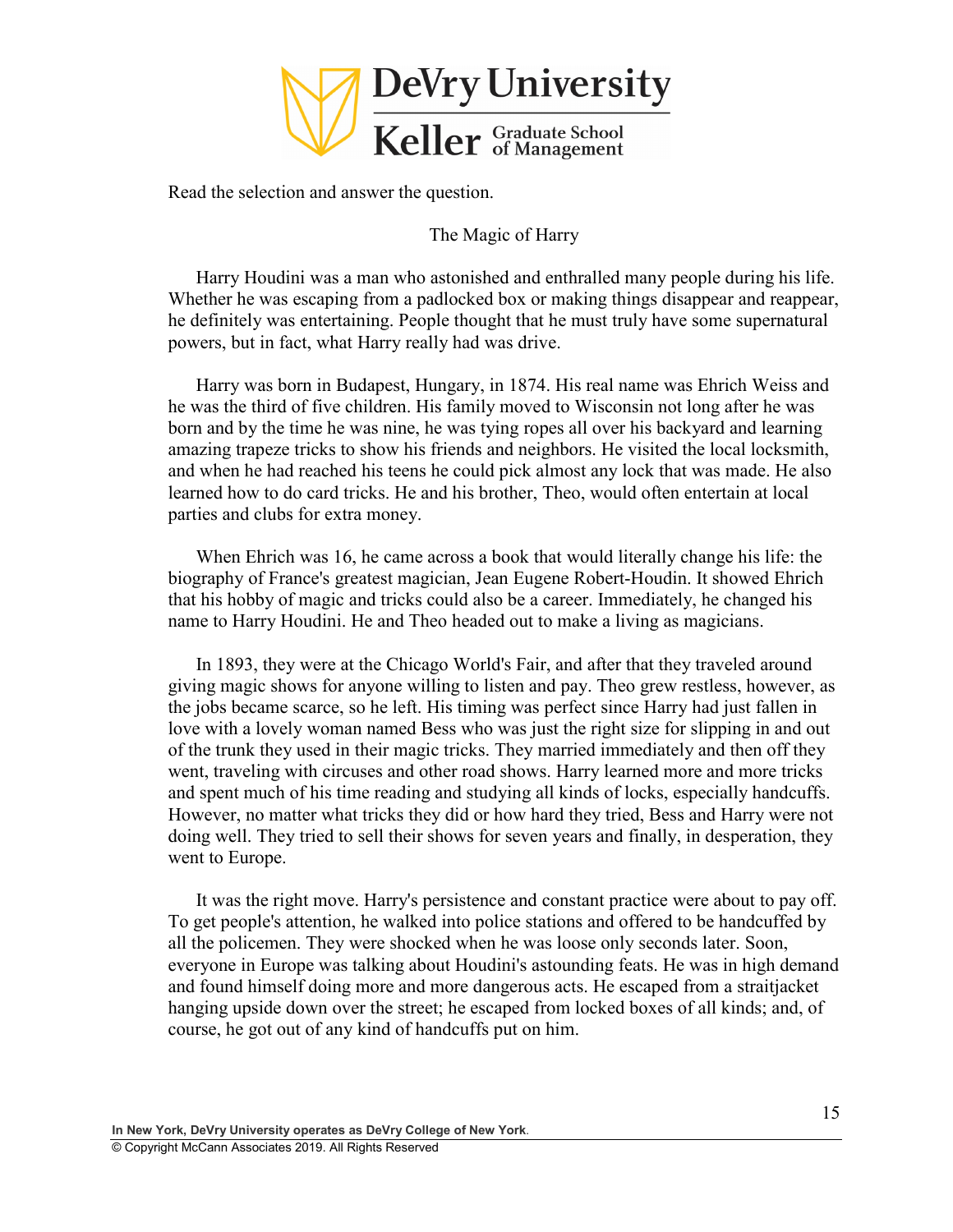

After several years in Europe, Bess and Harry returned to the United States in triumph. Harry was doing such amazing tricks that people felt he must have special powers. However, few realized how much time he spent practicing and studying. He would do special exercises to keep his body strong, and he would do tricks with his fingers to keep them nimble and flexible. He would spend large amounts of time tying and untying knots—with his toes! For his underwater tricks, he would get in the bathtub and practice holding his breath for longer and longer times. Since many of his tricks involved being plunged into icy water, he would pour buckets of ice in the tub to get accustomed to working in the cold.

The reason that Harry Houdini was such a success was that he practiced and prepared for whatever might happen. When a college student punched him in the abdomen in 1926, however, he wasn't prepared. The punch did internal damage that not even this magician could get out of. Harry died in 1926 at 52 years of age—a master of his trade and a true legend.

Source: Original Work

- 3. Houdini decided to become a magician after he
	- A. learned to pick a lock.
	- B. learned to do card tricks.
	- C. started entertaining at local parties.
	- D. read a book about a famous magician.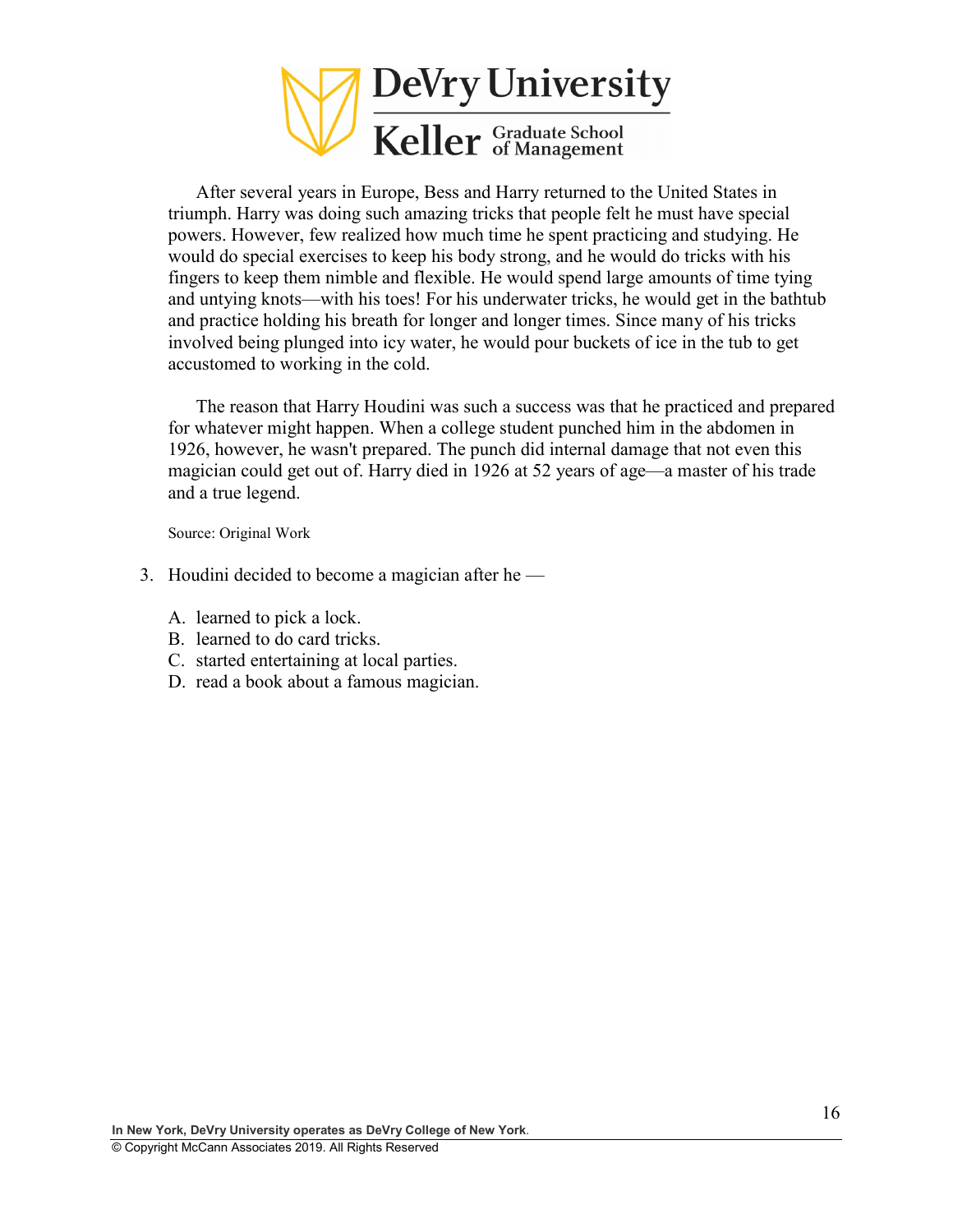

Read the selection and answer the question.

 "The Railway Train" by Emily Dickinson

I like to see it lap the miles, And lick the valleys up, And stop to feed itself at tanks; And then, prodigious, step

Around a pile of mountains, 5 And, supercilious, peer In shanties by the sides of roads; And then a quarry pare

To fit its sides, and crawl between, Complaining all the while 10 In horrid, hooting stanza; Then chase itself down hill

And neigh like Boanerges; Then, punctual as a star, Stop—docile and omnipotent— 15 At its own stable door.

Source: Dickinson, Emily. "The Railway Train." The Compete Poems of Emily Dickinson. Boston: Little, Brown, 1960. (1893)

- 4. Which of the following best describes the tone of the poem?
	- A. Playful
	- B. Ardent
	- C. Sinister
	- D. Indifferent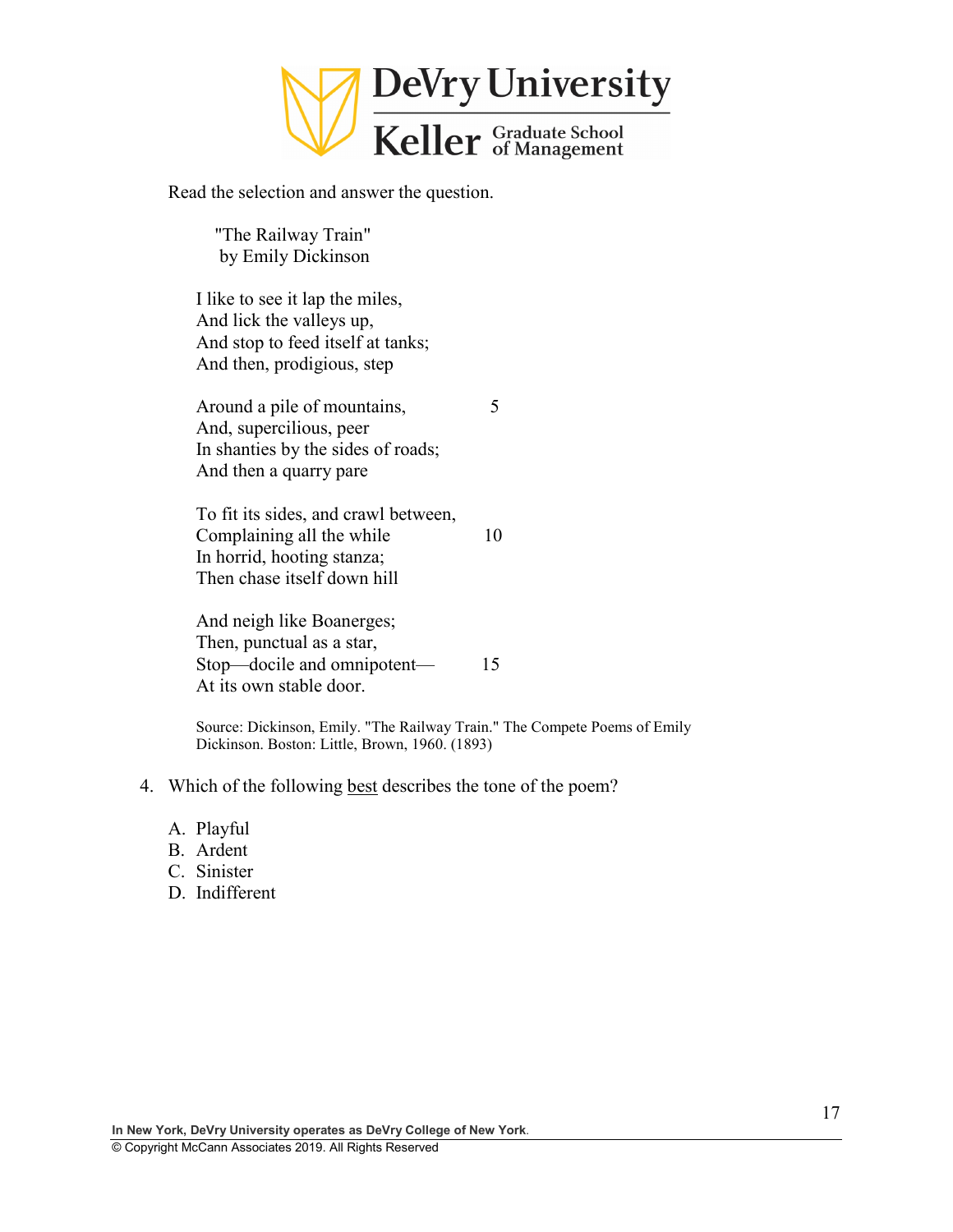

The following sample question is NOT associated with a passage.

5. Read the sentence and choose the word that best fits in the blank.

The long walk from the parking lot may have caused some to complain, but it did not \_\_\_\_\_\_\_\_ Carla at all; in fact, she enjoyed it.

- A. blister
- B. bother
- C. bolster
- D. blunder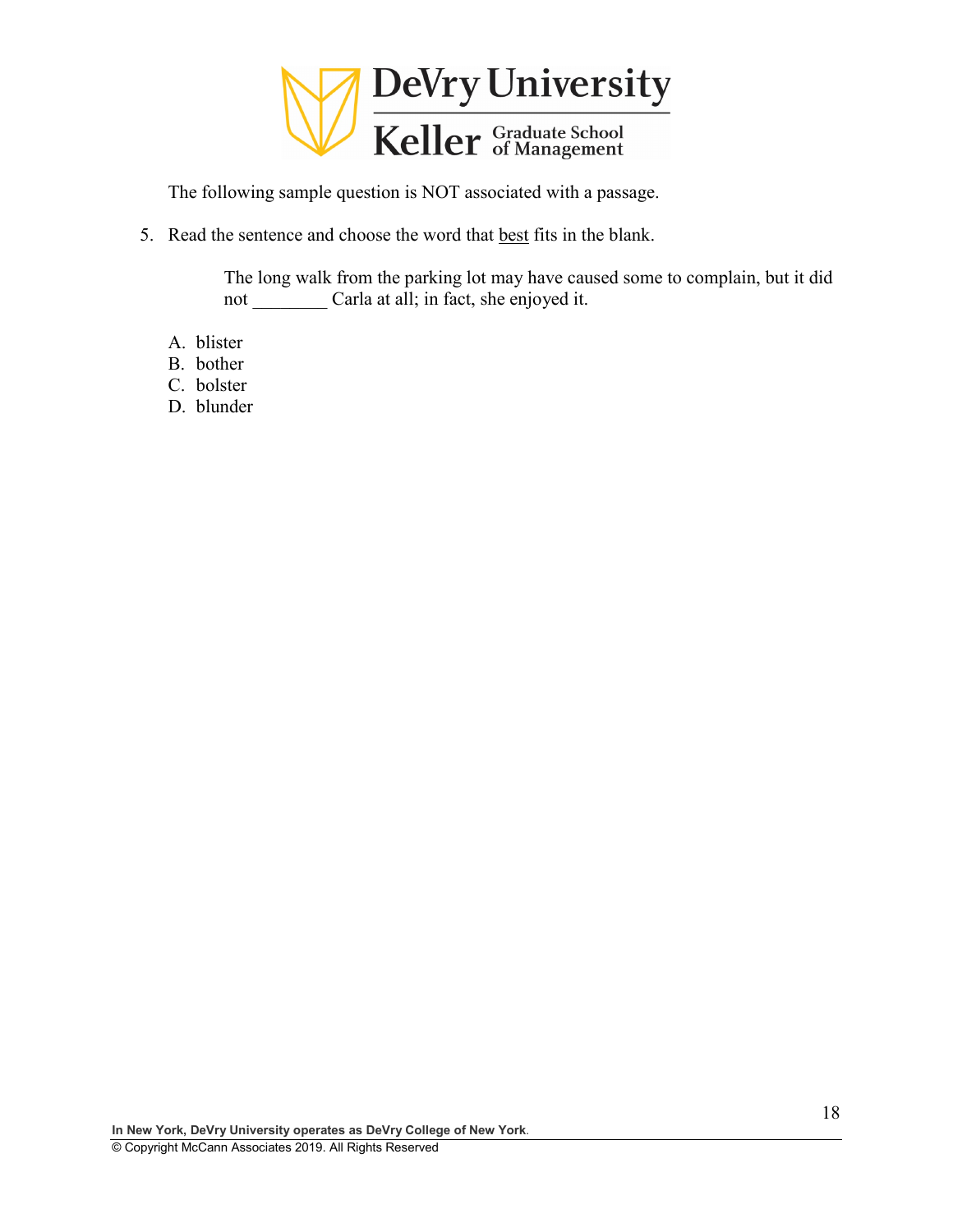

# **Answer Keys**

#### **Arithmetic:**

| Sequence       | Description                                                                                             | Key           |
|----------------|---------------------------------------------------------------------------------------------------------|---------------|
|                | Compare numbers and make sense of their magnitude.                                                      | C             |
| $\overline{2}$ | Quantities can be compared using division, yielding rates and ratios.                                   | A             |
| $\overline{3}$ | Solve multi-step problems involving fractions and percentages.                                          | $\mathbf C$   |
| $\overline{4}$ | Use mental strategies and technology to formulate, represent and solve<br>problems.                     | $\mathbf{B}$  |
| 5              | Compare numbers and make sense of their magnitude.                                                      | D             |
| 6              | Compare numbers and make sense of their magnitude.                                                      | D             |
| 7              | A fraction can represent the result of dividing the numerator by the                                    | $\mathcal{C}$ |
|                | denominator; equivalent fractions have the same value.                                                  |               |
| 8              | Compare numbers and make sense of their magnitude.                                                      | B             |
| 9              | Solve multi-step problems involving fractions and percentages.                                          | $\mathcal{C}$ |
| 10             | Solve multi-step problems involving fractions and percentages.                                          | $\mathbf{A}$  |
| 11             | Know when and how to use standard algorithms, and perform them flexibly,                                | D             |
|                | accurately and efficiently.                                                                             |               |
| 12             | Know when and how to use standard algorithms, and perform them flexibly,<br>accurately and efficiently. | D             |

## **Algebra:**

| Sequence | Description                                                                | Key           |
|----------|----------------------------------------------------------------------------|---------------|
|          | Understand a problem and formulate an equation to solve it.                | D             |
|          | Understand a problem and formulate an equation to solve it.                | A             |
| 3        | Manipulate simple expressions.                                             | D             |
| 4        | Solve systems of equations.                                                | $\mathcal{C}$ |
| 5        | Describe the qualitative behavior of common types of functions using       | $\mathcal{C}$ |
|          | graphs and tables.                                                         |               |
| 6        | Manipulate simple expressions.                                             | B             |
| 7        | The steps in solving an equation are guided by understanding and justified |               |
|          | by logical reasoning.                                                      |               |
| 8        | Analyze functions using symbolic manipulation.                             |               |